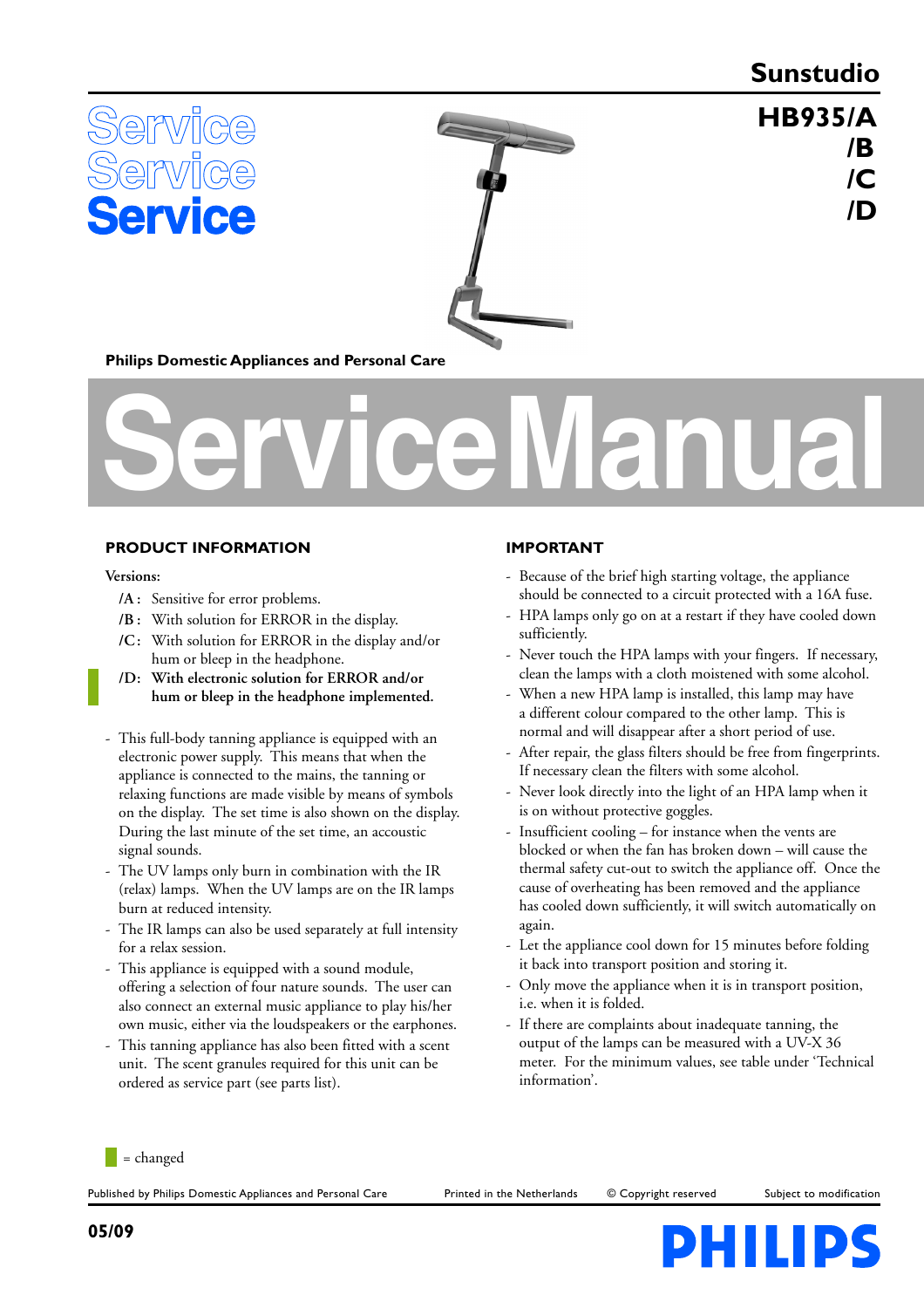- Input voltage :  $230 V 50 Hz$ .
- Input consumption : Approx. 2200 W
- Fuse : 16 A
- UVA source : 2 x Philips Cleo HPA SYNERGIE
- IR source : 2 x Philips type 15040R
- Starter : KAIDA KCCD-G400
- Timer : 45 min. (Digital)

## **DISASSEMBLY & REPAIR INSTRUCTION**

#### **Always unplug the appliance before disassembly or repair!**

#### **1. Replacing lamps, fans and starters.**

- Fold the appliance out into operating position.
- Remove 12 screws on the bottom of the lamp housing.
- Remove the upper part of the lamp housing (the fans, starters and internal wiring are now accessible)
- Remove the screws of the mounting bridge.
- Remove the reflector clamps.
- Remove the reflector. You have to lift the mounting bridge to do so.
- **2. Replacing lock grips, soundboard, relay board and power SMPS (PCB)**
- Remove the back of the timer housing.
- Now the lock grips, sound board, relay board and the power SMPS are accessible

#### **3. Replacing timer front with speakers and display**

- Remove the grip main assy and slide the lamp housing together with the slider off the column and place it on a table or bed with the front pointing downwards.
- Remove the back of the timer housing.
- Remove the sound board, the relay board and the power SMPS and undo the plug-in connections.
- Undo the 4 screws attaching the front to the black sleeve.
- Now the front can be removed.

#### **4. Replacing seesaws (always replace both)**

- Start disassembling the appliance as described under 3.
- Remove the back of the timer housing.
- Remove the 4 screws attaching the front to the black sleeve.
- Remove the black sleeve.
- Remove 2 shafts.
- Remove the spring. Be careful, for the spring is tensioned.
- Remove the seesaws.

#### **5. Stand**

- The column of the stand has been mounted by means of a hydraulic press and cannot be removed without causing serious damage.
- As a result, the hinge housing cannot be disassembled either.
- The legs have been mounted on the paw by means of a hydraulic press and cannot be removed without causing serious damage.
- Radiation area : 190 x 70 cm
- 
- 
- 
- 
- 
- Output (min) : 0.2 W/cm<sup>2</sup> at 65 cm. straight UVX-36 meter below the distance indicator
- Protecting goggles : 2 x HB072
- Safety : Class II Cenelec UV type 3
- Weight : Approx. 19 kg.

### **To replace the hinge housing assy:**

- Undo the screws of the main grip.
- Take the main grip off stand.
- Remove the black plastic tube from the column.
- Slide the lamp housing together with the slider off the column.

#### **To replace the paw and the paw cap (L&R) and the wheels:**

- Undo the screw on the inside of the paw.
- Unsnap the paw caps.
- The wheels are now accessible.
- Undo 4 screws in the point of rotation of the paw to detach the paw.

#### **To replace the sliding plug leg:**

- To replace the sliding plug of the leg, the existing sliding plug has to be smashed with the pointed end of a hammer; otherwise it can't be removed without damaging the leg. A new sliding plug can simply be snapped onto the leg.

#### **6. Resetting the timer and hour counter**

- When the timer has detected a "temporary" fault, it shows an error code on the display.
- If the error code does not disappear, there is probably a defect in the relay board or the checking device in the software.
- Reset the hour counter (e.g. after replacing the UV lamps).

|                               | 2          | 3          |            | 5         |      |    |
|-------------------------------|------------|------------|------------|-----------|------|----|
| Resetting<br>the timer        | 00<br>-☆ ∭ | န<br>Press | ╋<br>$+1x$ | + 1x      | + 2x | 00 |
| Resetting<br>the hour counter | 00<br>☆∭   | န<br>Press | $+2x$      | ╈<br>+ 1x |      | 00 |

# **TECHNICAL INFORMATION HB935/A /B /C /D**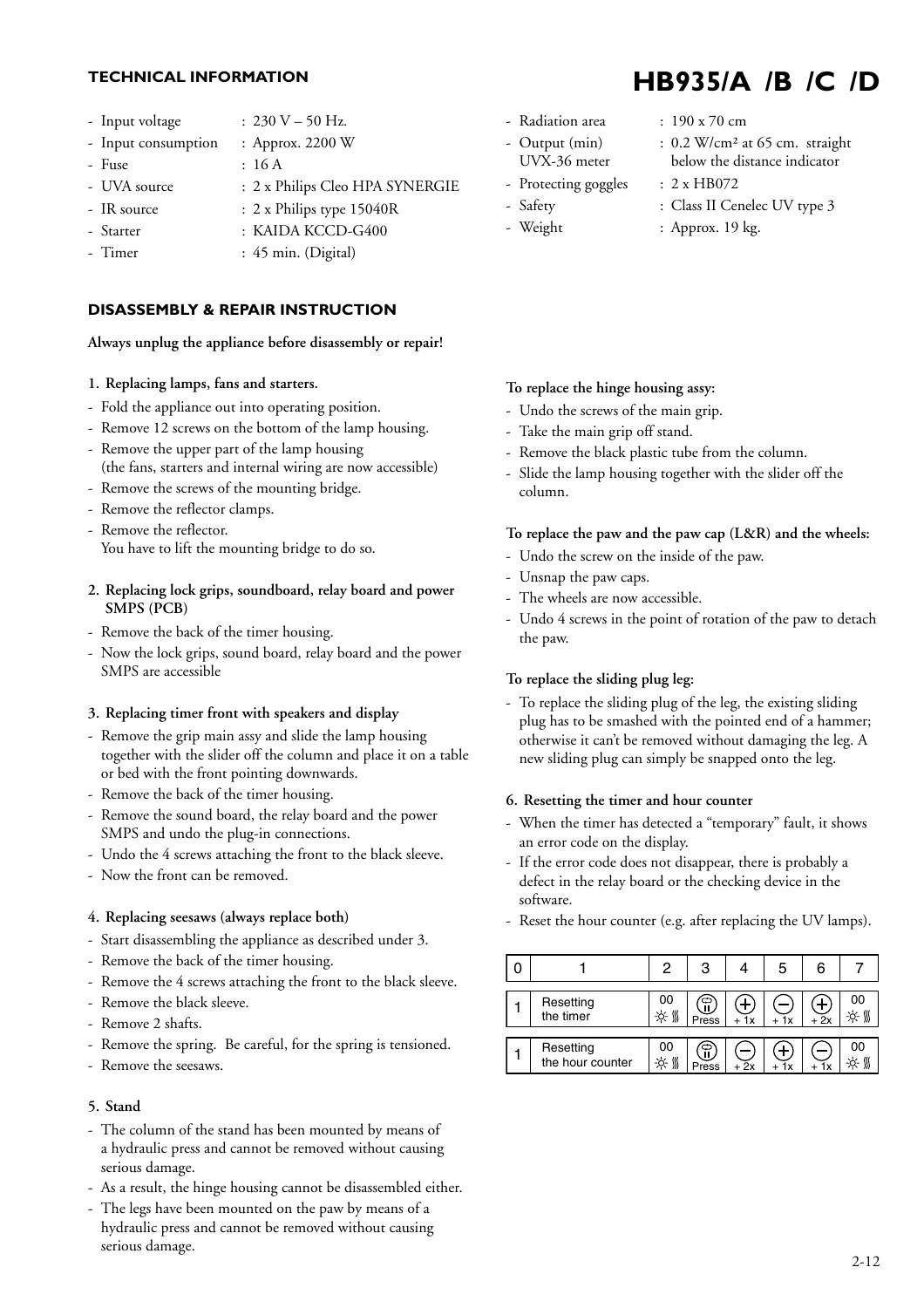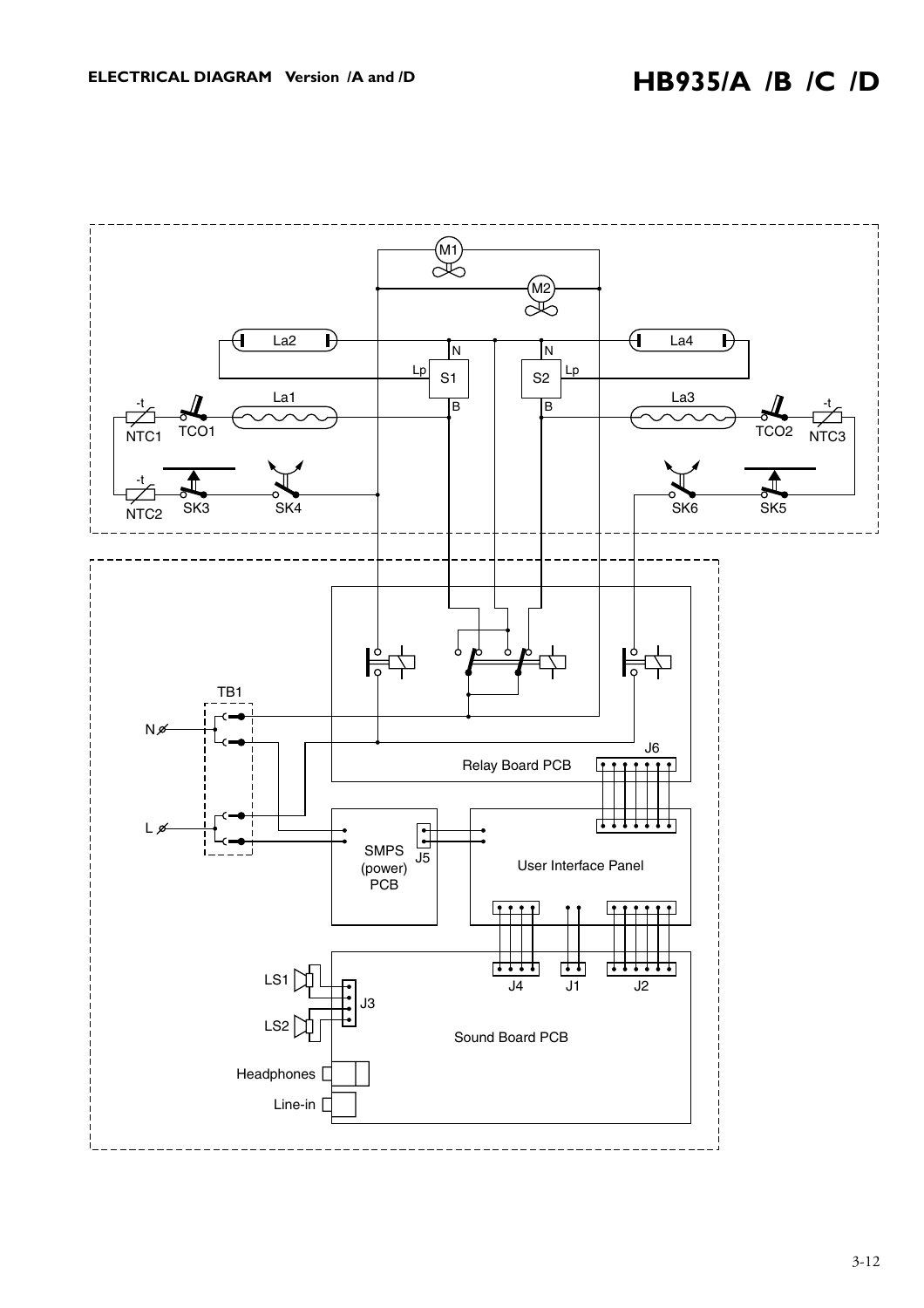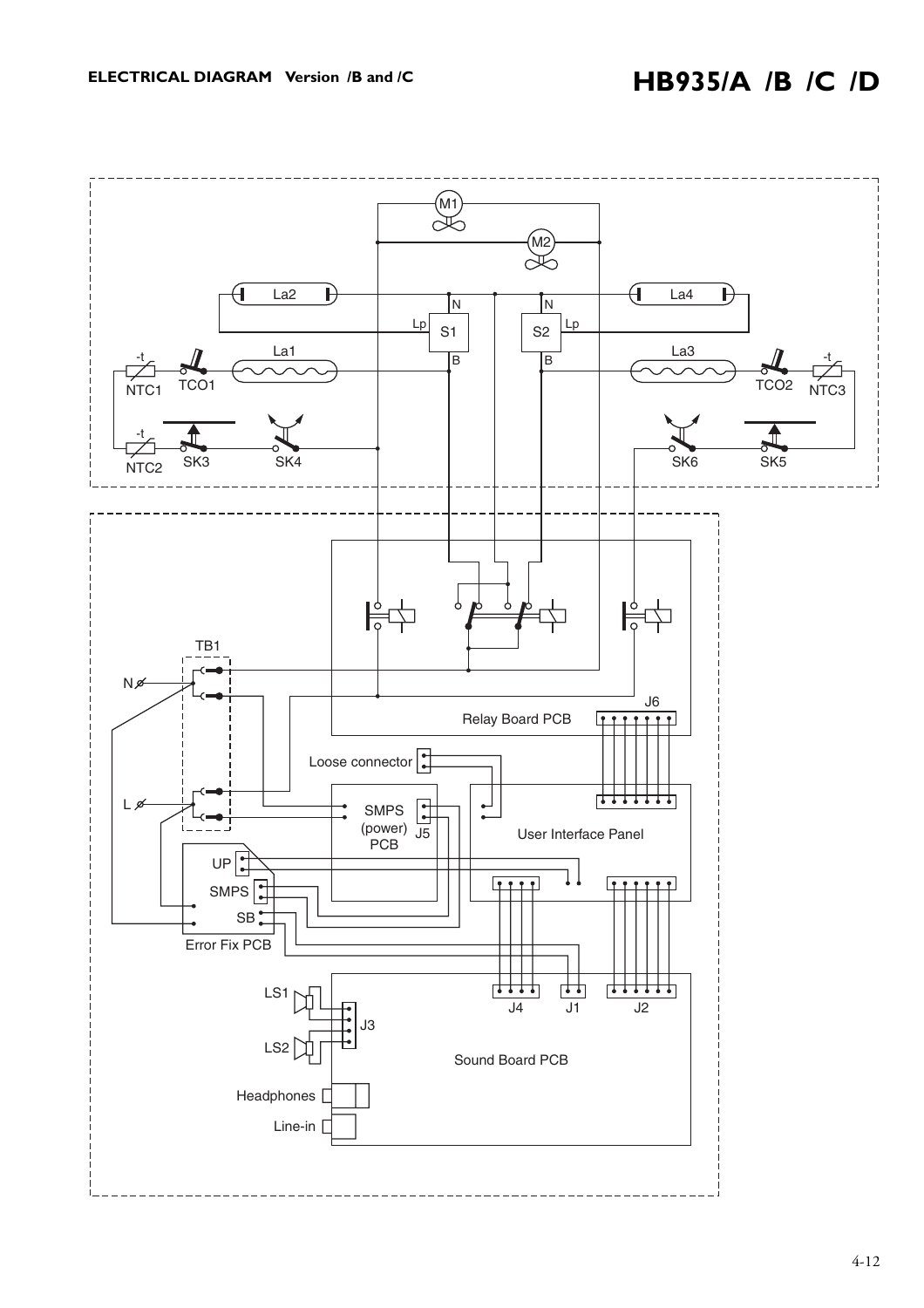# **PARTS LIST HB935/A /B /C /D**

| Item           | Service code   | Description            |
|----------------|----------------|------------------------|
| 1              | 4222 062 95930 | Grip main assy         |
| $\overline{2}$ | 4222 062 95940 | Paw cap R              |
| 3              | 4222 062 95950 | Leg assy R             |
| $\overline{4}$ | 4222 062 95960 | Leg assy L             |
| 5              | 4222 062 95970 | Leg sliding plug (set) |
| 6              | 4222 062 96400 | Hinge assy             |
| 7              | 4222 062 95990 | Paw cap L              |
| 8              | 4222 062 96000 | Wheel                  |
| 9              | 4222 062 96010 | Fan assy               |
| 10             | 4222 062 96410 | Slider assy            |
| 11             | 4222 062 96030 | Main flex EU           |
|                | 4222 062 96040 | Main flex UK           |
|                | 4222 062 96050 | Main flex CH           |
| 12.            | 4222 062 96340 | Sound Board PCB        |
| 13             | 4222 062 96350 | Relay Board PCB        |
| 14             | 4222 062 96360 | Timer housing front    |
| 15             | 4222 062 96420 | Slider head top        |
| 16             | 4222 062 96430 | Slider head cap        |
| 17             | 4222 062 96440 | Slider head bottom     |
| 18             | 4222 062 96450 | Hinge cap              |
| 19             | 4222 062 96060 | Lock grip assy R       |
| 20             | 4222 062 96370 | Timer housing back     |
| 21             | 4222 062 96200 | Lock grip assy L       |
| 22             | 4822 265 30284 | Connecting block 3S    |
| 23             | 4222 062 96380 | SMPS (power) PCB       |

| <b>Item</b> | Service code   | Description                         |  |
|-------------|----------------|-------------------------------------|--|
| 24          | 4222 062 96390 | Sleeve                              |  |
| 25          | 4222 062 96190 | Sea saw (set)                       |  |
| 26          | 4222 062 96460 | Lamp housing US                     |  |
| 27          | 4822 404 40639 | Switch bracket                      |  |
| 28          | 4822 214 12272 | Starter HPA                         |  |
| 29          | 4822 271 30619 | Micro switch                        |  |
| 30          | 4822 410 40417 | Switch pin                          |  |
| 31          | 4222 062 96230 | 17 tabs PCB                         |  |
| 32          | 4222 062 96240 | Lamp housing LS                     |  |
| 33          | 4222 062 95020 | Distance indicator                  |  |
| 34          | 4222 062 96250 | Mid compartment                     |  |
| 35          | 4222 062 96260 | Scent cartridge                     |  |
| 36          | 4222 062 96270 | Compartment lid                     |  |
| 37          | 4222 062 96280 | Screw (set 3.5x20 and 3.5x12)       |  |
| 38          | 4222 062 96290 | Lamp HPA                            |  |
| 39          | 4222 062 96300 | Lamp IR                             |  |
| 40          | 4222 062 95920 | Thermal cut off 90 °C               |  |
| 41          | 4222 062 96310 | Lamp holder assy IR                 |  |
| 42          | 4222 062 95250 | Reflector clamp                     |  |
| 43          | 4822 325 20102 | Lamp holder HPA                     |  |
| 44          | 4222 062 96320 | Reflector assy                      |  |
| 45          | 4222 062 94580 | NTC resistor 22W                    |  |
| 46          | 4222 062 94570 | NTC connector                       |  |
| 47          | 4222 062 96330 | Scent refill packages HB080         |  |
|             | 4222 062 96481 | Scent refill packages "Only for EE" |  |
| 48          | 4822 690 80147 | Protecting Goggles HB072            |  |
| 49          | 4222 062 96490 | Error Fix PCB                       |  |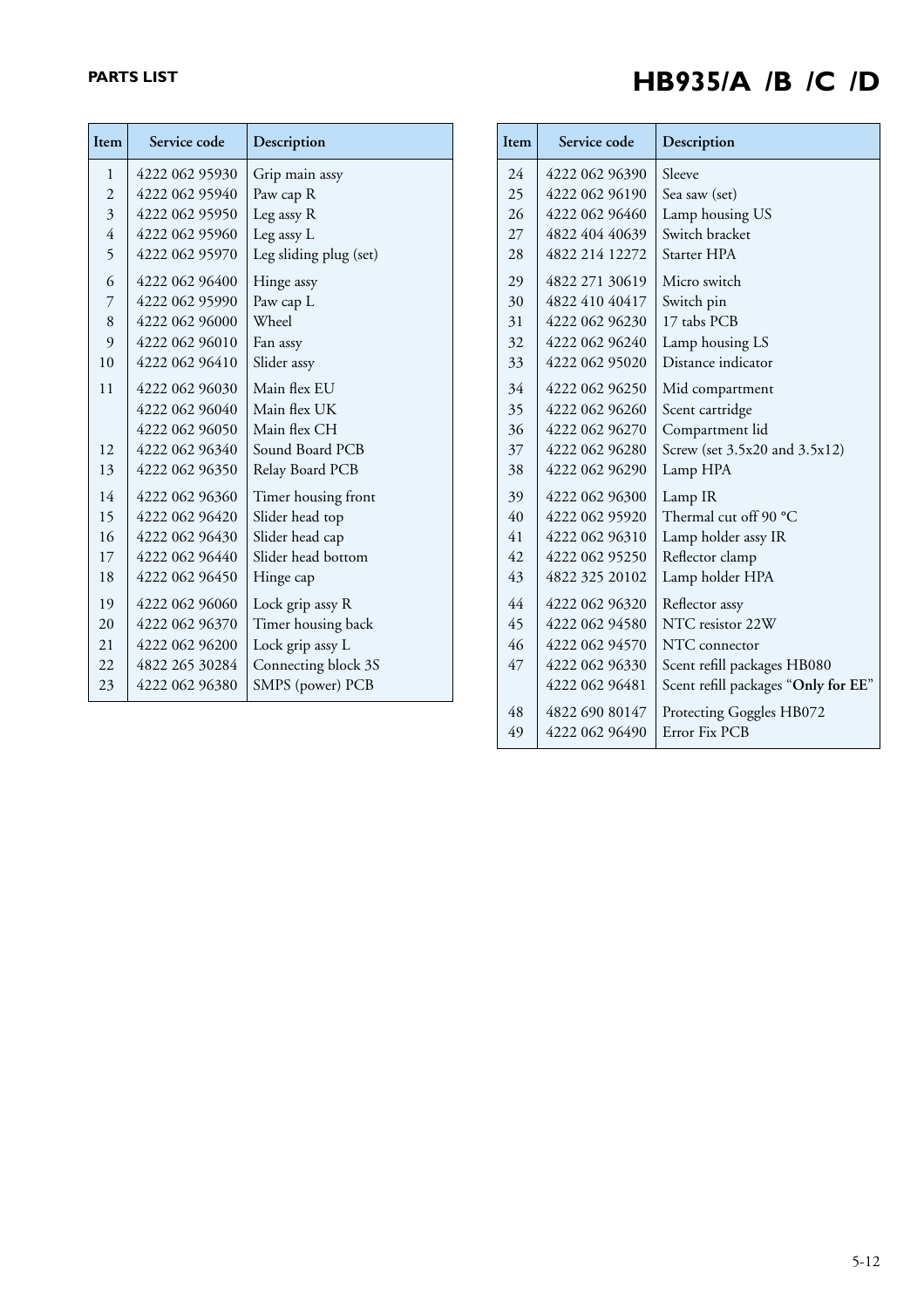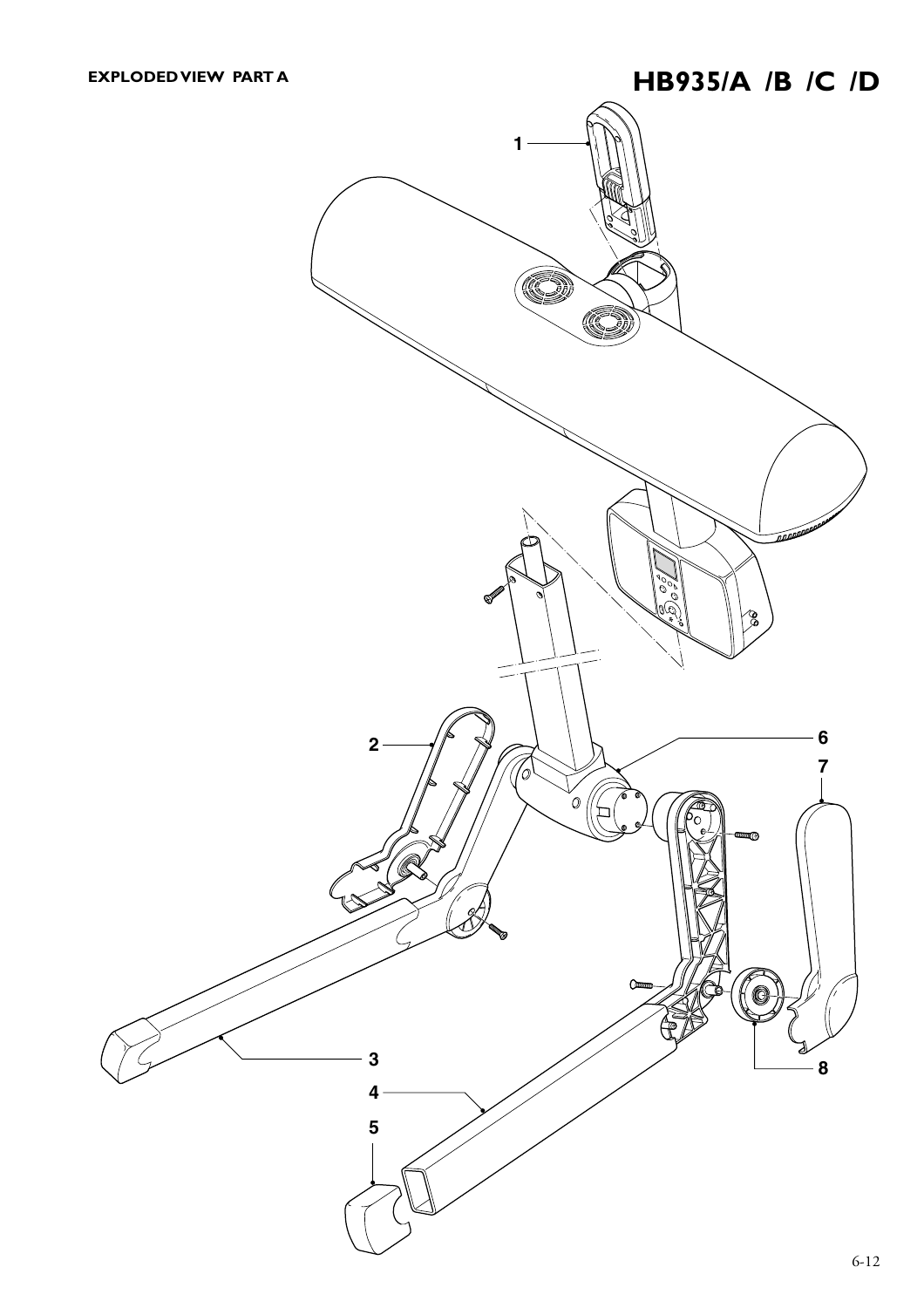## **EXPLODED VIEW PART B HB935/A /B /C /D**

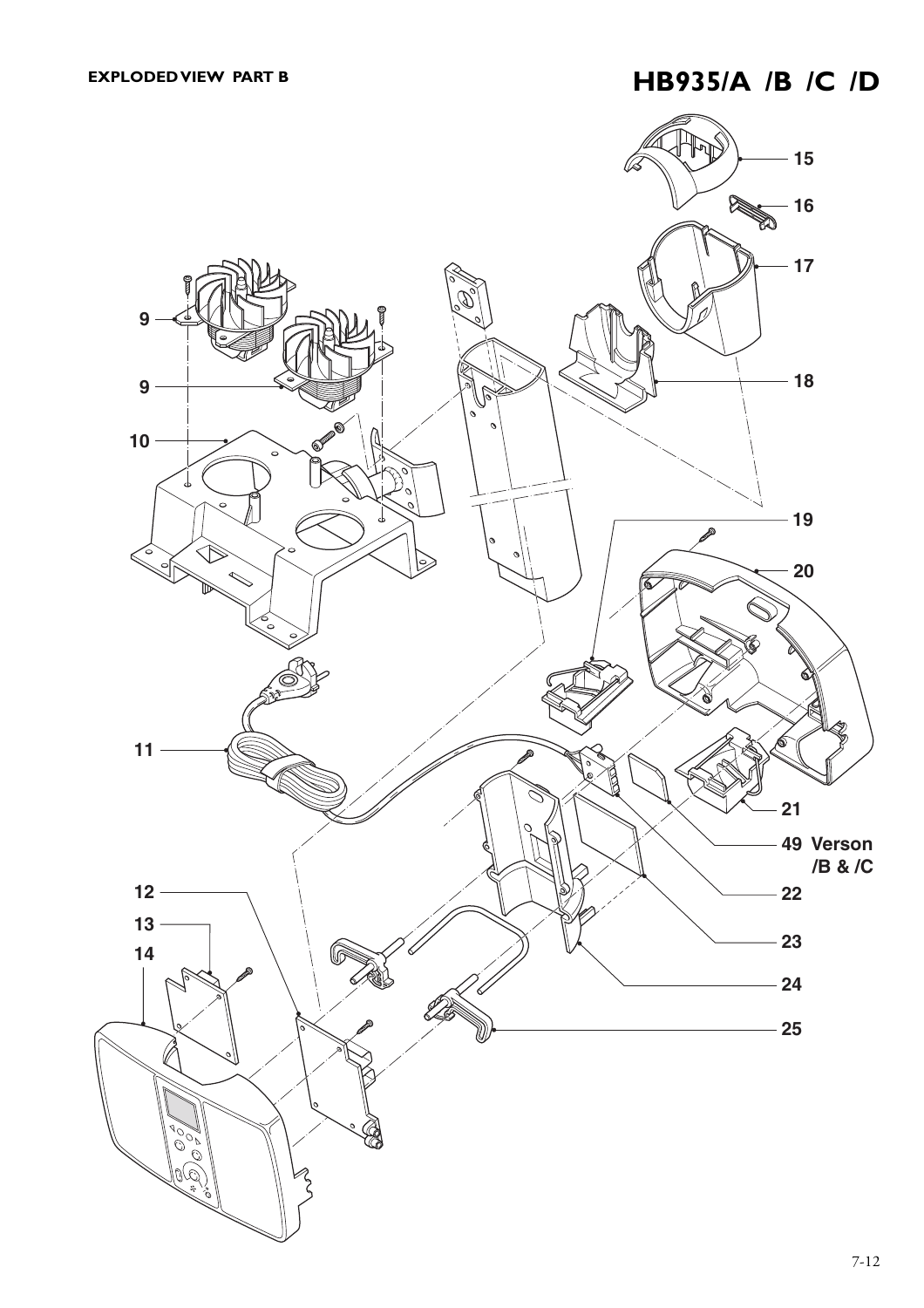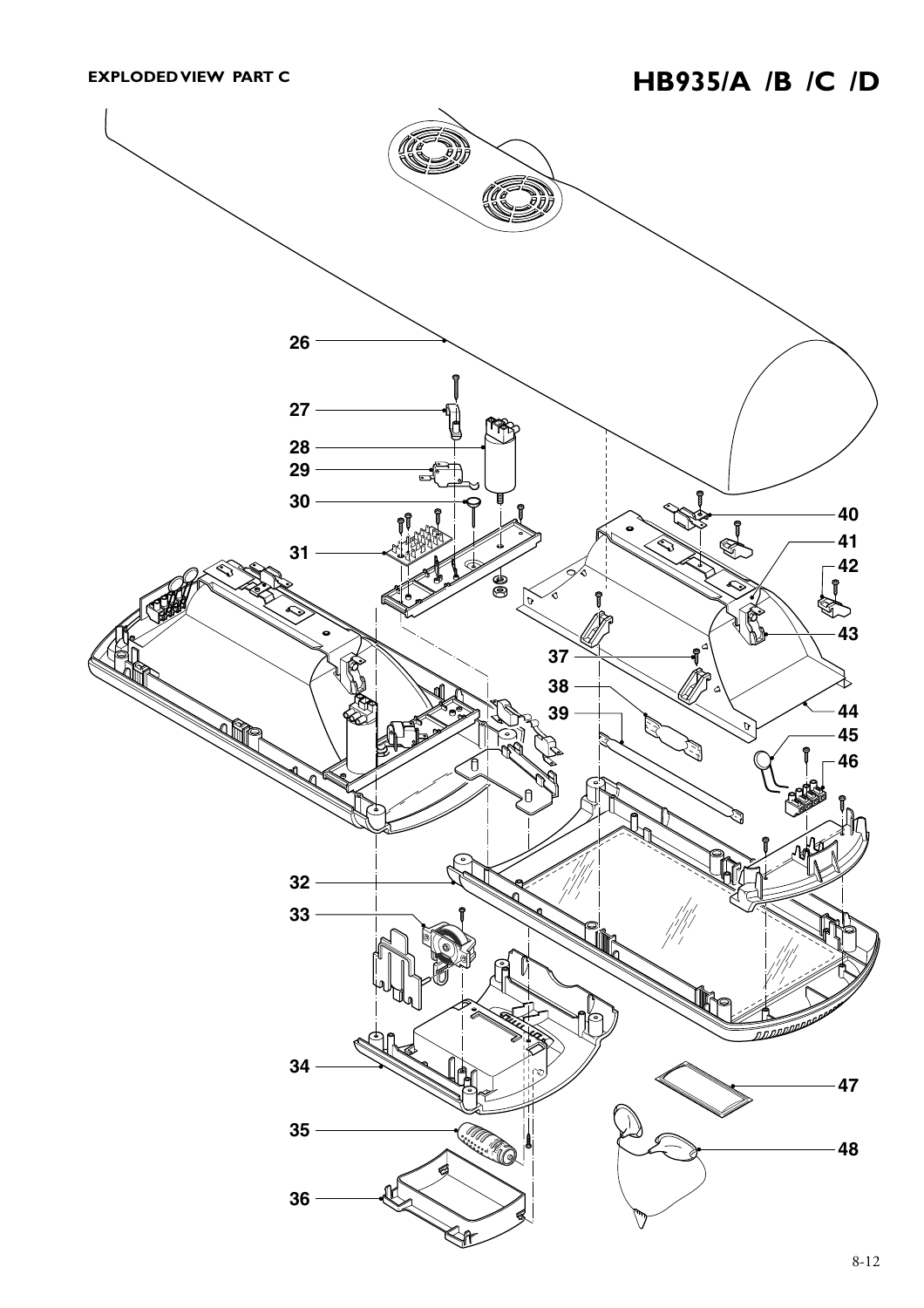## WIRING DIAGRAM Version /A and /D<br> **HB935/A** /B /C /D

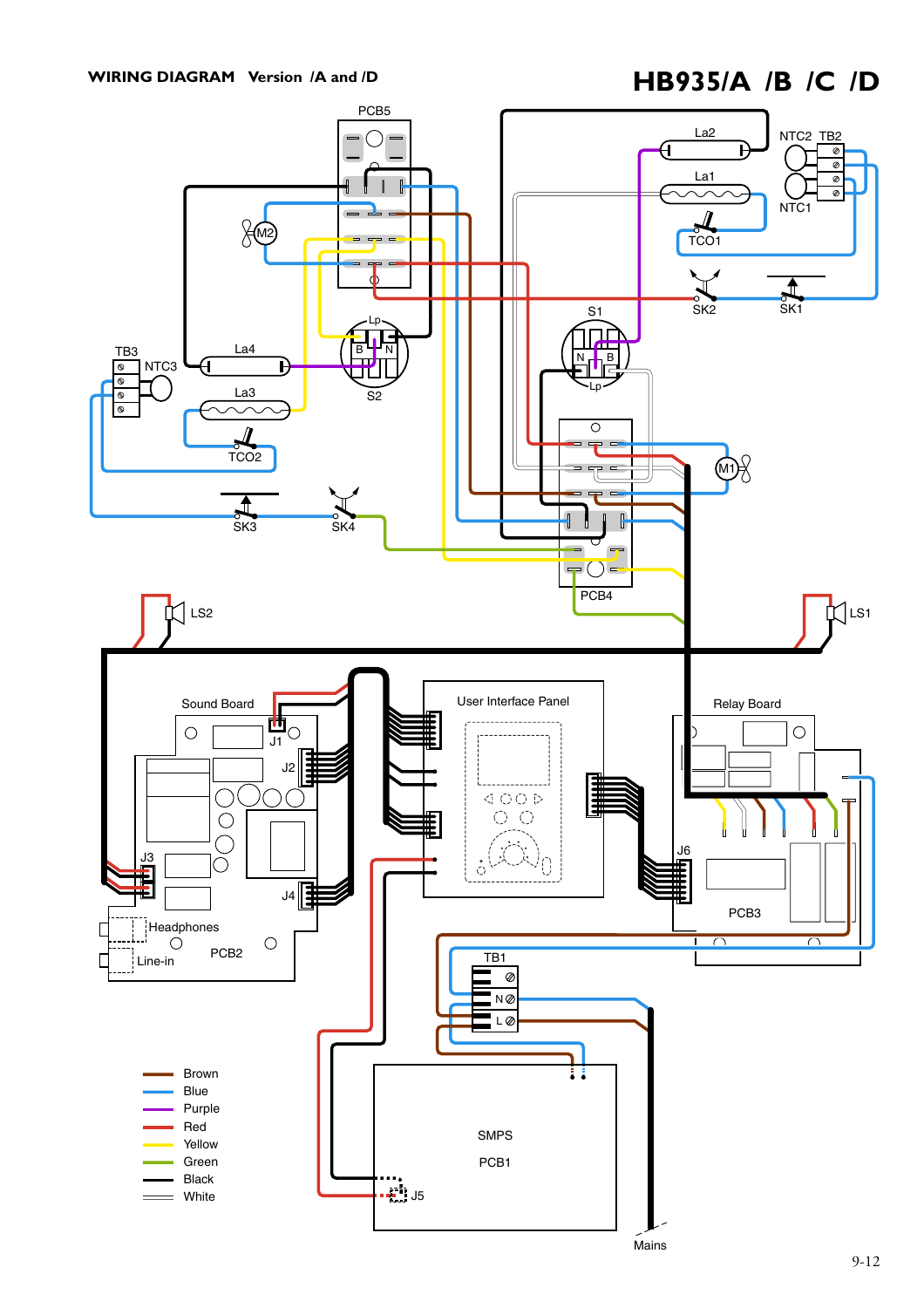## WIRING DIAGRAM Version /B and /C<br> **HB935/A** /B /C /D

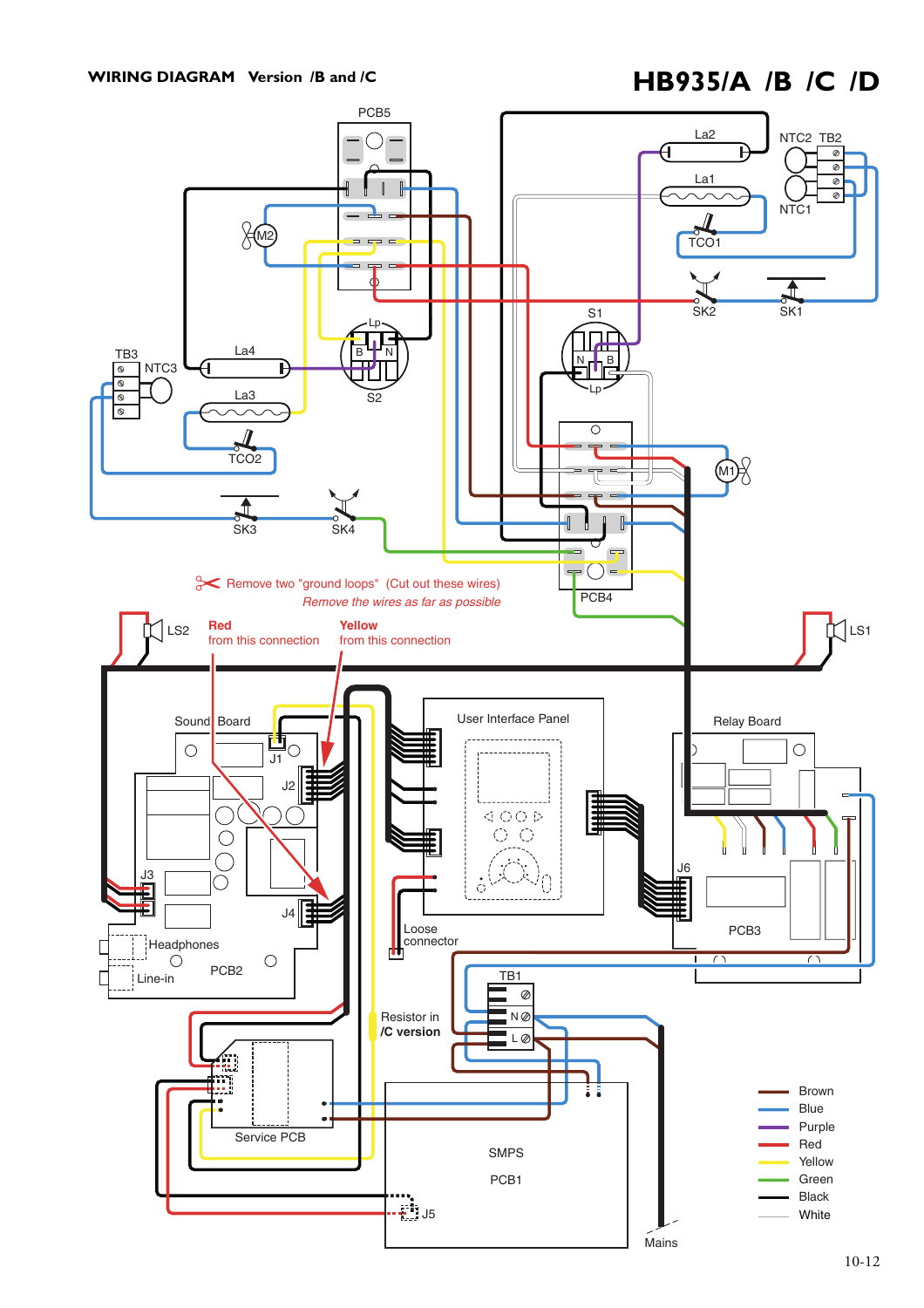## **ERROR in the display and/or hum or bleep on the headphone**

# **HB935/A /B /C /D**

As a result of an intermitting contact, the text ERROR may appear on the display when the appliance is plugged in and switched on (only occurs in HB935**/A** up to production code 0442).

This can be solved by assembling an extra PCB (item 49) according to the diagram shown on page 4 of the service manual and by removing two "ground loops" according to de instructions on page 10.

Customers who have an HB935**/B** and complain about a hum or bleep: exchange the Error Fix PCB (item 49) fore one with a resistance in the yellow wire and cut the "ground loops" according page 10.

If this gives problems because it does not fit, you have to change item 14 complete!

After assemble the Error Fix PCB, always reset the timer.

Check if the PCB has been correctly assembled: **the display turns black immediately after the plug is pulled out of the socket**.



**Procedure after removal of the back of the timer housing:**



- Connect red/black wire to Error Fix PCB at "SMPS".



- Disconnect red/black wire from the soundboard (**1**) and connect it to the Error Fix PCB at "**UP**" (**2**).
- Connect the yellow/black wire of the Error Fix PCB to the vacant connection of the sound PCB (**3**).

- Drawing to explain where the extra PCB should be assembled.